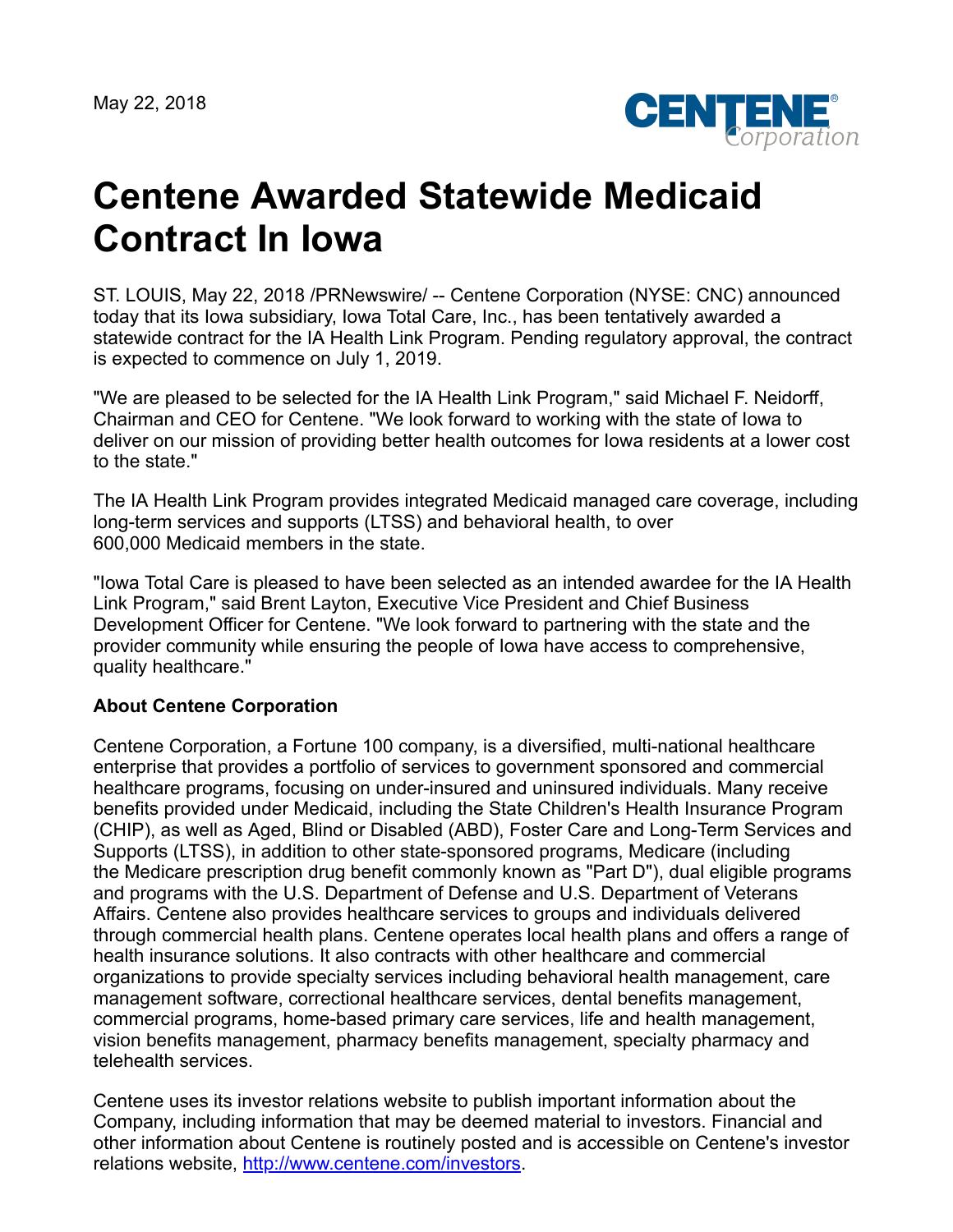## **Forward-Looking Statements**

The company and its representatives may from time to time make written and oral forwardlooking statements within the meaning of the Private Securities Litigation Reform Act ("PSLRA") of 1995, including statements in this and other press releases, in presentations, filings with the Securities and Exchange Commission ("SEC"), reports to stockholders and in meetings with investors and analysts. In particular, the information provided in this press release may contain certain forward-looking statements with respect to the financial condition, results of operations and business of Centene and certain plans and objectives of Centene with respect thereto, including but not limited to the expected benefits of the acquisition (Health Net Acquisition) of Health Net, Inc. (Health Net) and the proposed acquisition of New York State Catholic Health Plan, Inc., d/b/a Fidelis Care New York (Fidelis Care) (Proposed Fidelis Acquisition or Fidelis Care Transaction). These forward-looking statements can be identified by the fact that they do not relate only to historical or current facts. Without limiting the foregoing, forward-looking statements often use words such as "anticipate", "seek", "target", "expect", "estimate", "intend", "plan", "goal", "believe", "hope", "aim", "continue", "will", "may", "can", "would", "could" or "should" or other words of similar meaning or the negative thereof. We intend such forward-looking statements to be covered by the safe-harbor provisions for forward-looking statements contained in PSLRA. A number of factors, variables or events could cause actual plans and results to differ materially from those expressed or implied in forward-looking statements. Such factors include, but are not limited to, Centene's ability to accurately predict and effectively manage health benefits and other operating expenses and reserves; competition; membership and revenue declines or unexpected trends; changes in healthcare practices, new technologies and advances in medicine; increased healthcare costs; changes in economic, political or market conditions; changes in federal or state laws or regulations, including changes with respect to income tax reform or government healthcare programs as well as changes with respect to the Patient Protection and Affordable Care Act and the Health Care and Education Affordability Reconciliation Act and any regulations enacted thereunder that may result from changing political conditions; rate cuts or other payment reductions or delays by governmental payors and other risks and uncertainties affecting Centene's government businesses; Centene's ability to adequately price products on federally facilitated and state based Health Insurance Marketplaces; tax matters; disasters or major epidemics; the outcome of legal and regulatory proceedings; changes in expected contract start dates; provider, state, federal and other contract changes and timing of regulatory approval of contracts; the expiration, suspension or termination of Centene or Fidelis Care's contracts with federal or state governments (including but not limited to Medicaid, Medicare, TRICARE or other customers); the difficulty of predicting the timing or outcome of pending or future litigation or government investigations; challenges to Centene or Fidelis Care's contract awards; cyber-attacks or other privacy or data security incidents; the possibility that the expected synergies and value creation from acquired businesses, including, without limitation, the Health Net Acquisition and the Proposed Fidelis Acquisition, will not be realized, or will not be realized within the expected time period, including, but not limited to, as a result of any failure to obtain any regulatory, governmental or third party consents or approvals in connection with the Proposed Fidelis Acquisition (including any such approvals under the New York Non-For-Profit Corporation Law) or any conditions, terms, obligations or restrictions imposed in connection with the receipt of such consents or approvals; the exertion of management's time and Centene's resources, and other expenses incurred and business changes required in connection with complying with the undertakings in connection with any regulatory, governmental or third party consents or approvals for the Health Net Acquisition or the Proposed Fidelis Acquisition; disruption caused by significant completed and pending acquisitions, including the Health Net Acquisition and the Proposed Fidelis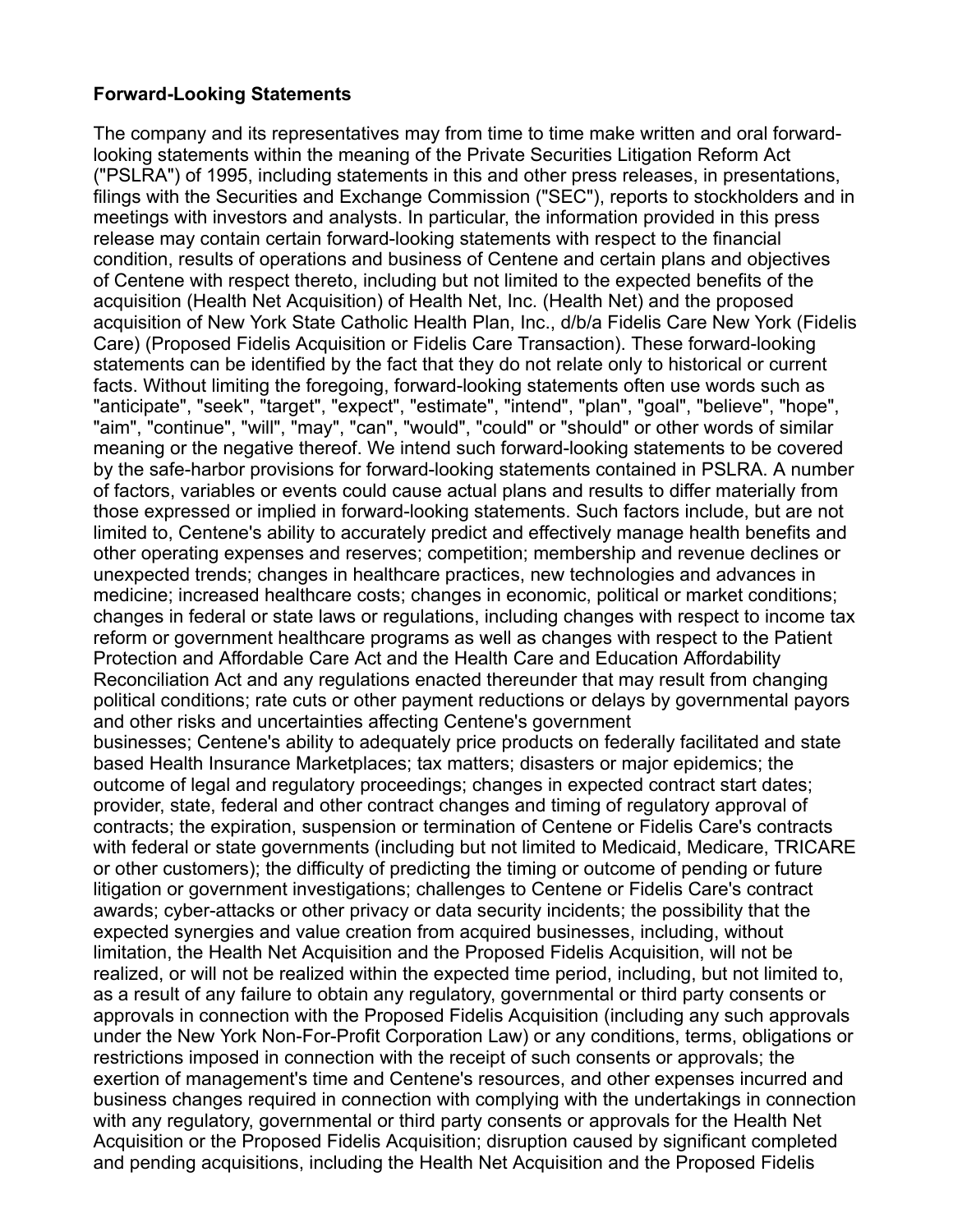Acquisition, making it more difficult to maintain business and operational relationships; the risk that unexpected costs will be incurred in connection with the completion and/or integration of acquisition transactions, including among others, the Health Net Acquisition and the Proposed Fidelis Acquisition; changes in expected closing dates, estimated purchase price and accretion for acquisitions; the risk that acquired businesses and pending acquisitions, including Health Net and Fidelis Care, will not be integrated successfully; the risk that the conditions to the completion of the Proposed Fidelis Acquisition may not be satisfied or completed on a timely basis, or at all; failure to obtain or receive any required regulatory approvals, consents or clearances for the Proposed Fidelis Acquisition, and the risk that, even if so obtained or received, regulatory authorities impose conditions on the completion of the transaction that could require the exertion of management's time and Centene's resources, or otherwise have an adverse effect on Centene or the completion of the Proposed Fidelis Acquisition; business uncertainties and contractual restrictions while the Proposed Fidelis Acquisition is pending, which could adversely affect Centene's business and operations; change of control provisions or other provisions in certain agreements to which Fidelis Care is a party, which may be triggered by the completion of the Proposed Fidelis Acquisition; loss of management personnel and other key employees due to uncertainties associated with the Proposed Fidelis Acquisition; the risk that, following completion of the Proposed Fidelis Acquisition, the combined company may not be able to effectively manage its expanded operations; restrictions and limitations that may stem from the financing arrangements that the combined company will enter into in connection with the Proposed Fidelis Acquisition; Centene's ability to achieve improvement in the Centers for Medicare and Medicaid Services (CMS) Star ratings and maintain or achieve improvement in other quality scores in each case that can impact revenue and future growth; availability of debt and equity financing, on terms that are favorable to Centene; inflation; foreign currency fluctuations; and risks and uncertainties discussed in the reports that Centene has filed with the SEC. These forward-looking statements reflect Centene's current views with respect to future events and are based on numerous assumptions and assessments made by Centene in light of its experience and perception of historical trends, current conditions, business strategies, operating environments, future developments and other factors it believes appropriate. By their nature, forward-looking statements involve known and unknown risks and uncertainties and are subject to change because they relate to events and depend on circumstances that will occur in the future. The factors described in the context of such forward-looking statements in this press release could cause Centene's plans with respect to the Health Net Acquisition, actual results, performance or achievements, industry results and developments to differ materially from those expressed in or implied by such forward-looking statements. Although it is currently believed that the expectations reflected in such forward-looking statements are reasonable, no assurance can be given that such expectations will prove to have been correct and persons reading this press release are therefore cautioned not to place undue reliance on these forward-looking statements which speak only as of the date of this press release. Centene does not assume any obligation to update the information contained in this press release (whether as a result of new information, future events or otherwise), except as required by applicable law. This list of important factors is not intended to be exhaustive. We discuss certain of these matters more fully, as well as certain other risk factors that may affect Centene's business operations, financial condition and results of operations, in Centene's filings with the SEC, including the annual reports on Form 10-K, quarterly reports on Form 10-Q and current reports on Form 8-K.